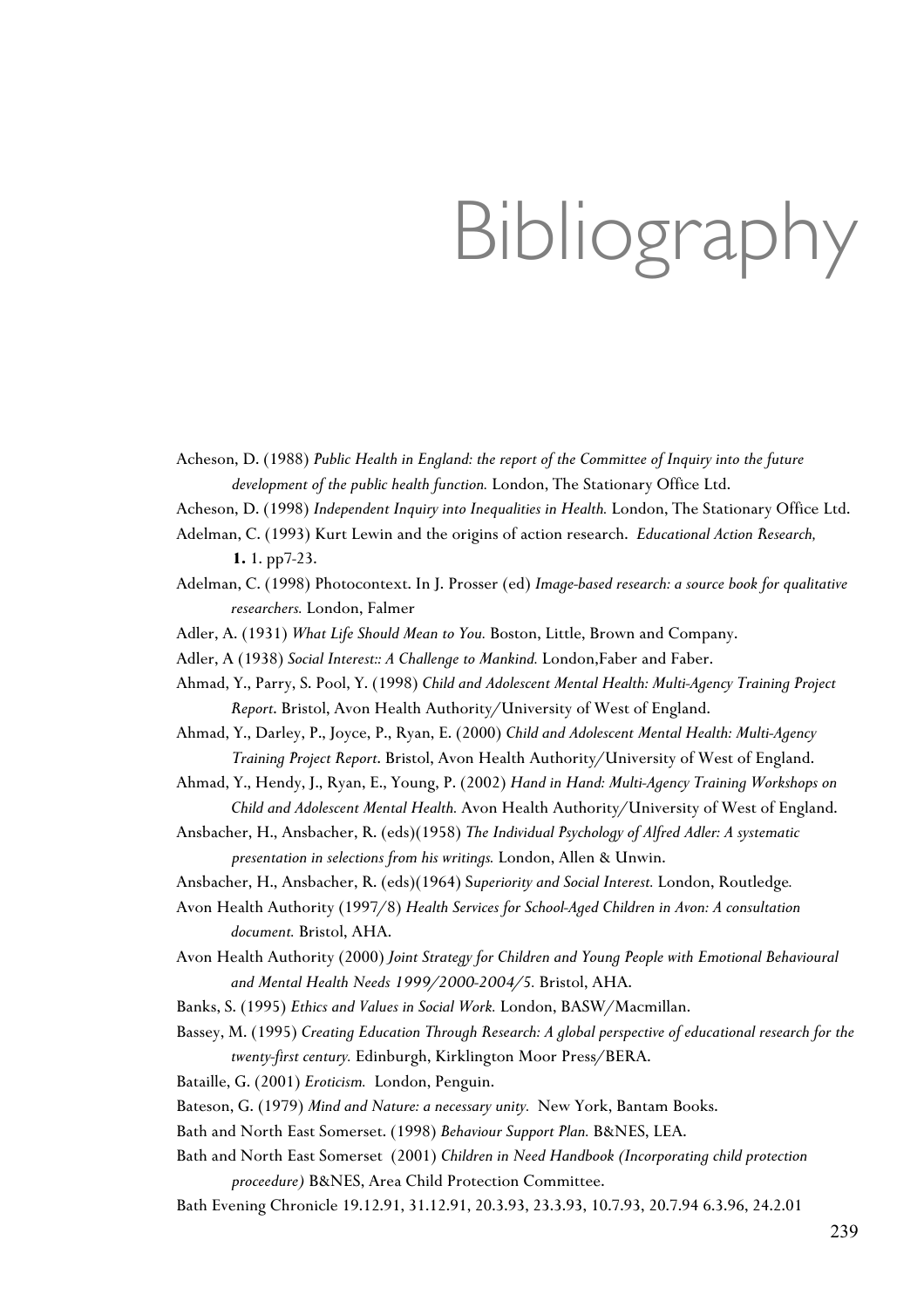- Beattie, A. (1991) Knowledge and control in health promotion: a test case for social policy and social theory. In (eds) J. Gabe, M. Calman, M. Bury. *Sociology of Health Services.* London, Routledge.
- Beck, A. (1976) *Cognitive therapy and emotional disorders.* New York, International Universities Press
- Belenky, M., Clinchy, B., Goldberger, N., Tarule, J. (1986) *Women's Ways of Knowing:The Development of Self, Voice, and Mind.* USA, Basic Books.
- Bell, J. (1987) *Doing your research project.* Milton Keynes, Open University*.*
- Benner, P. (1984) *From Novice to Expert. Excellence and power in clinical nursing practice.* Menlo Park, California, Addison Wesley.
- Berger, A., Knutson, J., Mehn, J., Perkins, K. (1988) The self report of punitive childhood experiences of young adults and adolescents. *Child Abuse and Neglect*. **12.** 2. pp251-262.
- Biestek, F. (1961) *The Casework Relationship.* London, Allen & Unwin.
- Bion, W. (1961) *Experiences in groups and other papers*. London, Tavistock Publications.
- Bradshaw, J. (1972) A taxonomy of social need. In G. Maclachlan (ed) *Problems and progress in medical care*. Oxford, Nuffield Provincial Hospital Trust.
- Bradshaw, J. (1994) The conceptualisation and measurement of need. In J. Popay, G. Williams (eds.) *Researching the people's health.* London, Routledge.
- British Association for Community Child Health (1995) *Child Health Rights: Implementing the UN Convention on the Rights of the Child within the NHS .* London, BACCH.
- Butler, I., Williamson, H. (1994) *Children Speak: Children, trauma and social work.* London, Longman/NSPCC.
- Butrym, Z. (1976) *The Nature of Social Work.* London, Macmillan.
- Caplan, G. (1966) *Principles of Preventive Psychiatry.* New York, Basic Books.
- Carnell, R. (2001) Models of specialist and higher levels health visiting. In A, Robotham, D Sheldrake (eds) *Health Visiting.* London, Churchill Livingstone.
- Carr, W., Kemmis, S. (1986) *Becoming Critical: education, knowledge and action research.* Lewes, Falmer Press
- Castle, B., Ross, W., Morris, J., Rees. M. (1976) *Prevention and Health: everybody's business.* London, HMSO.
- CETHV (1977) *An Investigation into the Principles of Health Visiting*. London, Council for the Education and Training of Health Visitors.
- Chalmers, K. (1990) *Preventative work with families in the community: a qualitative study of health visiting practice.* Unpublished Ph.D. Manchester University.
- Children Are Unbeatable Alliance. (2000) A list of over 200 organisations committed to seeking equity for children under the law. 77 Holloway Rd, London N7. www.childrenareunbeatable.org.uk
- Children's Rights Office (1995a) *Building Small Democracies.* London, Children's Rights Office. Children's Rights Office (1995b) *Children's Rights Development Unit: Final Report.* London, Children's Rights Office. www.crights.org.uk
- Cixous, H. (1986) 'Sorties' In H. Cixous, C. Clement (eds) *The Newly Born Woman.* Manchester, Manchester University Press.
- Clark, J. (1984) Recording health visitor-client interaction in home visits. *Health Visitor* **75***.* pp5-8.
- Clarke, J., Dudley, P., Edwards, A., Rowland, S., Ryan, C., Winter, R. (1993) Ways of Presenting and critiquing action research reports. *Educational Action Research.* **1**. 3. pp 490-493.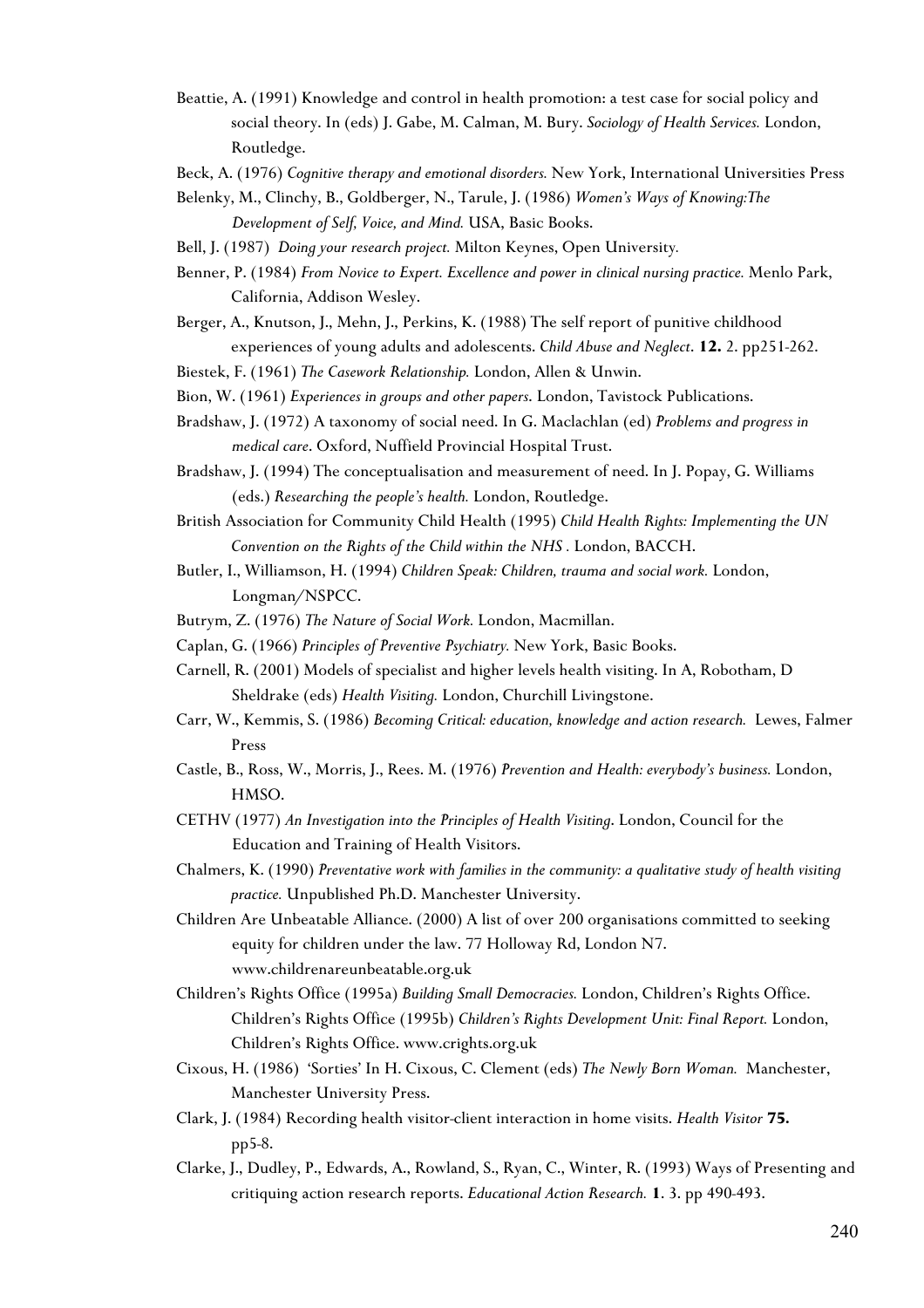Cole, P. (2002) *The theory of knowledge.* London, Hodder & Stourton.

- Commission on Children and Violence (1995) *Children and Violence.* London, Gulbenkian Foundation
- Community Practitioner (2001) Rewarding Excellence: CPHVA Chartiable trust award for excellence in practice. *Community Practitioner* **74**. 11. p433.

Connelly, M., Clandinin, J (1990) Stories of experience and narrative inquiry. *Educational Researcher* **19**. 5.pp 2-14.

- Cooper, M. (1991) Principle-oriented ethics and the ethic of care: a creative tension. *Advances in nursing science* **14**. 2. pp22-31.
- Cowley, S (1991) *A grounded theory of situation and process in health visiting.* Unpublished Ph.D. Brighton Polytechnic.
- Cowley, S. (1995) In health visiting, a routine visit is one that has just passed. *Journal of Advanced Nursing.* **22** pp. 276 - 284.
- Cowley, S., Billings, J. (1999) Implementing new health visiting services through action research: an analysis of process. *Journal of Advanced Nursing* **30**. 4. pp. 965-974.
- Cox, J. Holden, J. Sagovsky, R. (1987) Detection of Postnatal Depression: development of the ten item postnatal depression scale. *British Journal of Psychiatry.* **150**. pp.782-786.
- CPHVA (1997) *Public health: the role of nurses and health visitors.* London, CPHVA.
- CPHVA (1999) *Joined Up Working: Community development in health care.* London, Community Practitioners and Health Visitors Association/MSF.
- Cuesta, C. D. l. (1992) *Marketing the service: basic social progress in health visiting.* Unpublished Ph.D. Liverpool University.
- Cuesta, C. D. l. (1994) Relationships in health visiting: enabling and mediating. *International Journal of Nursing Studies*. **31.** 5. pp 451-459.
- Dalmiya,V., Alcoff, L. Eds. (1993) *Feminist Epistemologies.* London, Routledge
- D'Arcy, P. (1998) *The Whole Story...* Unpublished Ph.D. Bath University.
- Daws, D. (1989) *Through the Night:Helping parents and sleepless infants.* London, Free Association Books.
- Day, C. (1993) Reflection: a necessary but not sufficient condition for professional development. *British Educational Journal.* **19**. 1. pp 83-93.
- Department of Education and Employment (1999a) *School Inclusion: Pupil Support.* The Secretary of State's guidance on pupil attendance, behaviour, exclusion and re-intergration. Circular No.10/99
- Department of Education and Employment (1999b) *Sure Start Making a difference for children and families.* DfEE Publications PO Box 5050 Sudbury Suffolk.
- Department of Health (1989a) *The Children Act.* London, The Stationary Office Ltd.
- Department of Health (1989b) *Strategy for Nursing.* London, The Stationary Office Ltd.
- Department of Health (1995) *Child protection: messages from research.* London, The Stationary Office.
- Department of Health (1998) *Supporting Families.* London, The Stationary Office Ltd.
- Department of Health (1999a) *Clinical Governance: Quality in the new NHS* London, Stationary Office
- Department of Health (1999b) *National Framework for Mental Health.* London, Stationary Office.
- Department of Health Green Paper (1999c) *Our Healthier Nation A Contract for Health.* London, The Stationary Office Ltd.
- Dinkmeyer, D., McKay. G. (1989)*. Systematic Training for Effective Parenting: The Parent's Handbook* Circle Pines,MN, American Guidance Service.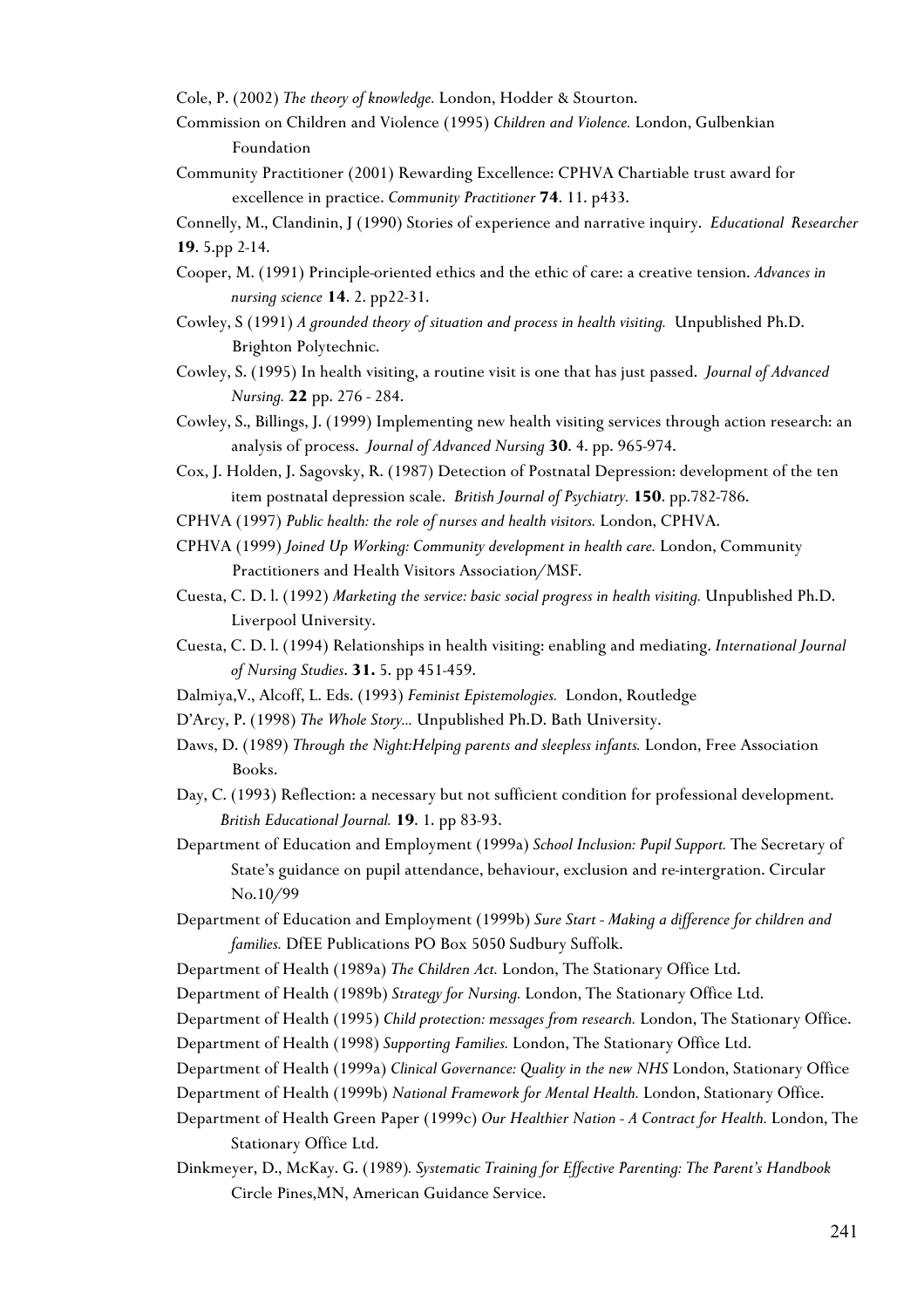- Dingwall,R., Robinson, K. (1993) Policing the Family? Health visiting and the public surveillance of private behavior. In A. Beattie, M. Gott, L. Jones, M. Siddell (eds) *Health and Wellbeing* Milton Keynes, Open University Press
- Dobson, J. (1988) *Parenting isn't for cowards.* Waco,Texas/Milton Keynes, Word Publishing.
- Donabedian, A. (1968) Promoting quality through evaluating the process of patient care. *Medical Care. 6*. 3. pp181-202.
- Donmoyer, R. (1996) Educational Researcher in an era of paradigm proliferation: What's a journal editor to do? *Educational Researcher.* AERA, **25** pp.19-25.
- Dreikurs, R., Soltz, V. (1964) *Children: The Challenge.* New York, Hawthorn Books.
- du Pré, A. (1998) *Humour and the Healing Arts: A multi-method analysis of humour use in health care.*  London, Lawrence Erlbaum Associates.

Egan, G. (1990) *The Skilled Helper: A Systematic Approach to Effective Helping.* Fourth Edition. Belmont, Brooks/Cole.

- Ernest, P. (1994) *An Introduction to Research Methodology and Paradigms.* University of Exeter, The Research Support Unit.
- Everitt, A., Hardiker, P., Littlewood, J., Mullender, A. (1992) *Applied Research for Better Practice.*  London, Macmillan.
- Eysenck, H. (1987) Behaviour Therapy. In R. Gregory (ed) *The Oxford Companion to the Mind.*  Oxford University Press.
- Ferber, R. (1985) *Solve Your Child's Sleep Problems.* London, Dorling Kindersley.
- Fleming, P., Blair, P., Bacon, C., Bensley, D., Smith, I., Taylor, E., Berry, J., Golding, J., Tripp, J. (1995) Environment of infants during sleep and risk of the sudden infant death syndrome. *British Medical Journal.* **313**. pp. 191-198.
- Finch, J. (1984) 'Its great to have someone to talk to': the ethics and politics of interviewing women. In Colin Bell and Helen Roberts (eds.) *Social Researching: politics, problems, practice.* London, Routledge.
- Fitton, F., Acheson, H. (1979) *Doctor /Patient Relationships: A study in General Practice.* London, The Stationary Office Ltd.
- Fox, N. (1995) Postmodern perspectives on care: The vigil and the gift. *Critical Social Policy.*  Issue 44/45. **15**. 2/3. pp. 107-125.
- Freeman, M. (1983) *The Rights and Wrongs of Children.* London, Francis Pinter.
- Freire, P. (1972) *Pedagogy of the Oppressed.* London, Penguin.
- Gadamer, H. (1975) *Truth and Method.* New York, Seabury Press.
- Ghaye, T., Lillyman, S. (1997) Learning Journals and Critical incidents: Reflective practice for health care professionals. Wiltshire, Mark Allen.
- Ghaye, A., Ghaye, K. (1998) *Teaching and Learning through Critical Reflective Practice.* London, David Fulton.
- Ghaye,T., Gillespie, D., Lillyman, S. (2000) *Empowerment through reflection: The narratives of health care professionals.* Wiltshire, Quay Books.
- Gilligan, C. (1982) *In A Different voice: Psychological theory and women's development.* Harvard University, Cambridge, Massachusetts
- Glennie, S., Cosier, J. (1994) Collaborative Inquiry: developing multi-disciplinary learning and action. *Journal of Interprofessional Care* **8**..3. pp. 255-263.
- Gordon, T. (1970) *Parent Effectiveness Training*. New York, Peter Wyden.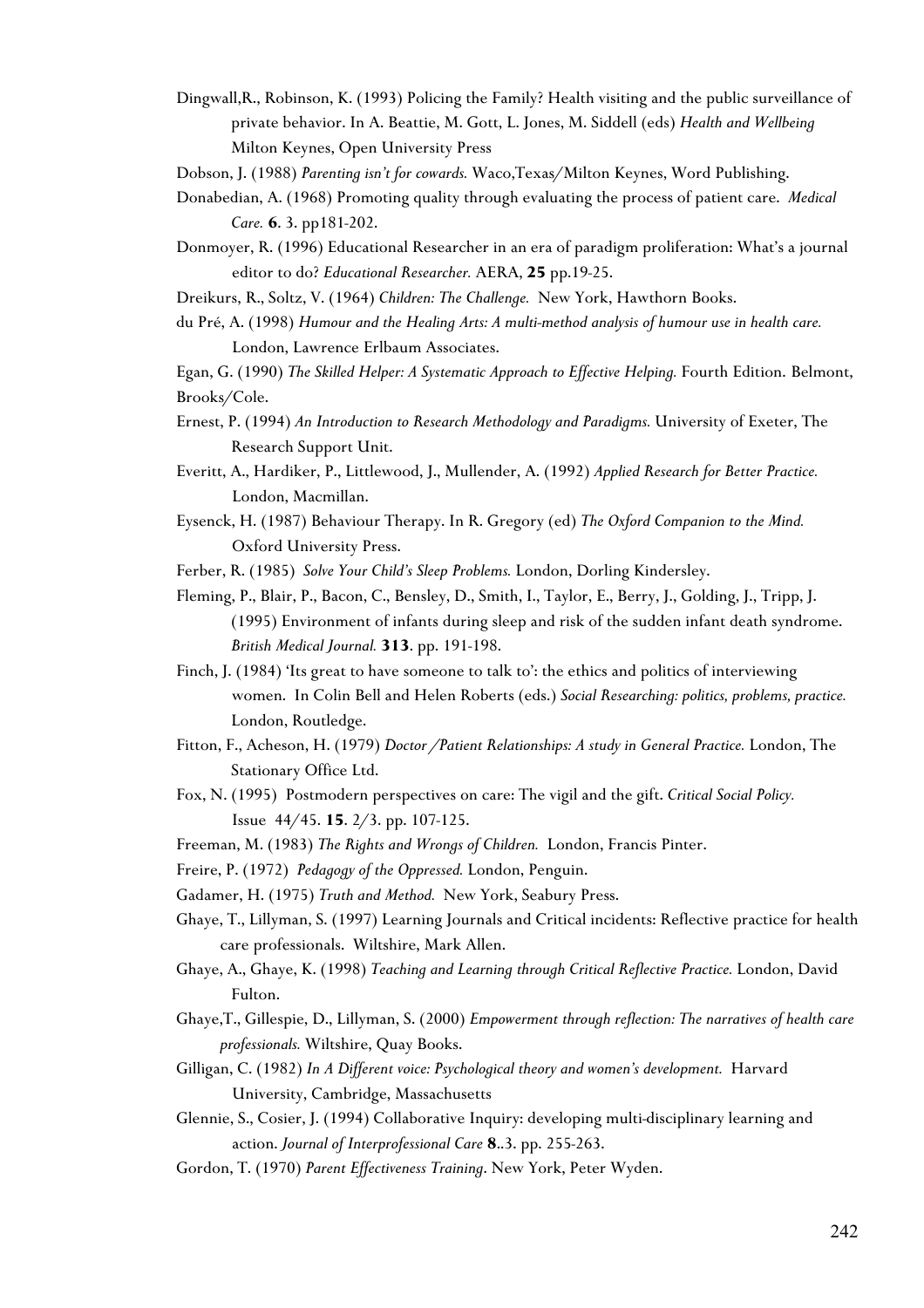- Gournay, K., Devilly, G., Brooker, C. (1993) The CPN in Primary Care: a pilot study of the process assessment. In C.Brooker & E. White (eds.) *Community Psychiatric Nursing: A Research Perspective.* **2**. pp. 147-163. London, Chapman Hall.
- Green, K. (1999) Defining the field of literature in action research: a personal approach. *Educational Action Research* **7.** 1. pp. 105-123.
- Greenwood, J. (1994) Action Research: A few details, a caution and something new. *Journal of Advanced Nursing.* **20**. pp.13-18*.*

Greven, P. (1992) *Spare the Child: The religious roots of punishment and the psychological impact of physical abuse.* New York, Vintage Books.

Griffiths, M. (1998) *Authentic Action Research: A good deed in a naughty world?* Paper presented to CARP, Bath University, May 27 1999.

Hart, E., Bond, M.(1995) *Action Research for Health and Social Care.* Milton Keynes, Open University.

Hewison, A (1995) Nurses' power in interactions with patients. *Journal of Advanced Nursing.* **21:** 75- 82.

Hewitt, P., Leach, P. (1993) *Social Justice, Children and Families.* The Commission on Social Justice, IPPR.

- Hooper, A., Holford, J. (1998) *Adler for beginners.* New York, Writers and Readers.
- Horne, M.(1987) *Values in Social Work.* Hants, Wildewood House.
- Hughes, J., Denley,P, Whitehead, J. (1998) How do we make sense of the process of legitimising an educational action research thesis for the award of a PhD Degree? A contribution to educational theory. *Educational Action Research* **6.** 3 pp 427-452
- Ilyenkov, E. (1977) *Dialectical Logic.* Moscow, Progress Publishers
- Jameson, Sir W. (1956) *The Inquiry into Health Visiting.* London, The Stationary Office Ltd.
- Janis Norton, N (1990) *Calmer, Easier, Happier Parenting.* London, New Learning Centre.
- John, K. (2000) Basic needs, conflict, dynamics in groups. *The Journal of Individual Psychology.* **56**. 4. pp 419- 434.
- Johns, C. (ed)(1994) *The Burford NDU Model: Caring in practice.* Oxford, Blackwell.

Johns. C., Whitehead, J. (2000) A response to Whitehead, and the reply. *Reflective Practice.* Vol.1. No. 1.pp 103-112.

- Kahn, T. (1994) *Monitoring the Media.* Feb.1994. Report to the National Children's Bureau.
- Kendall, S. (1991) *An analysis of the health visitor-client interaction the influence of the health visiting process on client participation.* Unpublished Ph.D. London, Kings College
- Kemmis, S., McTaggart, R. (1982) *The Action Research Planner.* Victoria, Deakin University Press.
- Kimber, D., Clough, N., Forrest, M., Harnett, P., Mentor, I., Newman, E. (1995) *Humanities in Primary Education.* London, David Fulton.
- Kohlberg, (1981) *The philosophy of moral development.* New York, Harper and Row.
- Kuiper, N. ,Martin, R. (1993) Humour and Self Concept. *Humour International: Journal of Humour Research* **6.** pp. 251-270.
- Laidlaw, M. (1996) *How can I create my own living theory as I account for my own educational development?* Ph.D. Thesis, University of Bath .
- Laidlaw, M. (2001) *What* has *the Holocaust got to do with education anyway?* A final paper for the Action Research Group at Bath University (June 2001).
- Lakatos, I., Musgrave, A. (1970) *Criticism and the growth of knowledge.* Cambridge, Cambridge University Press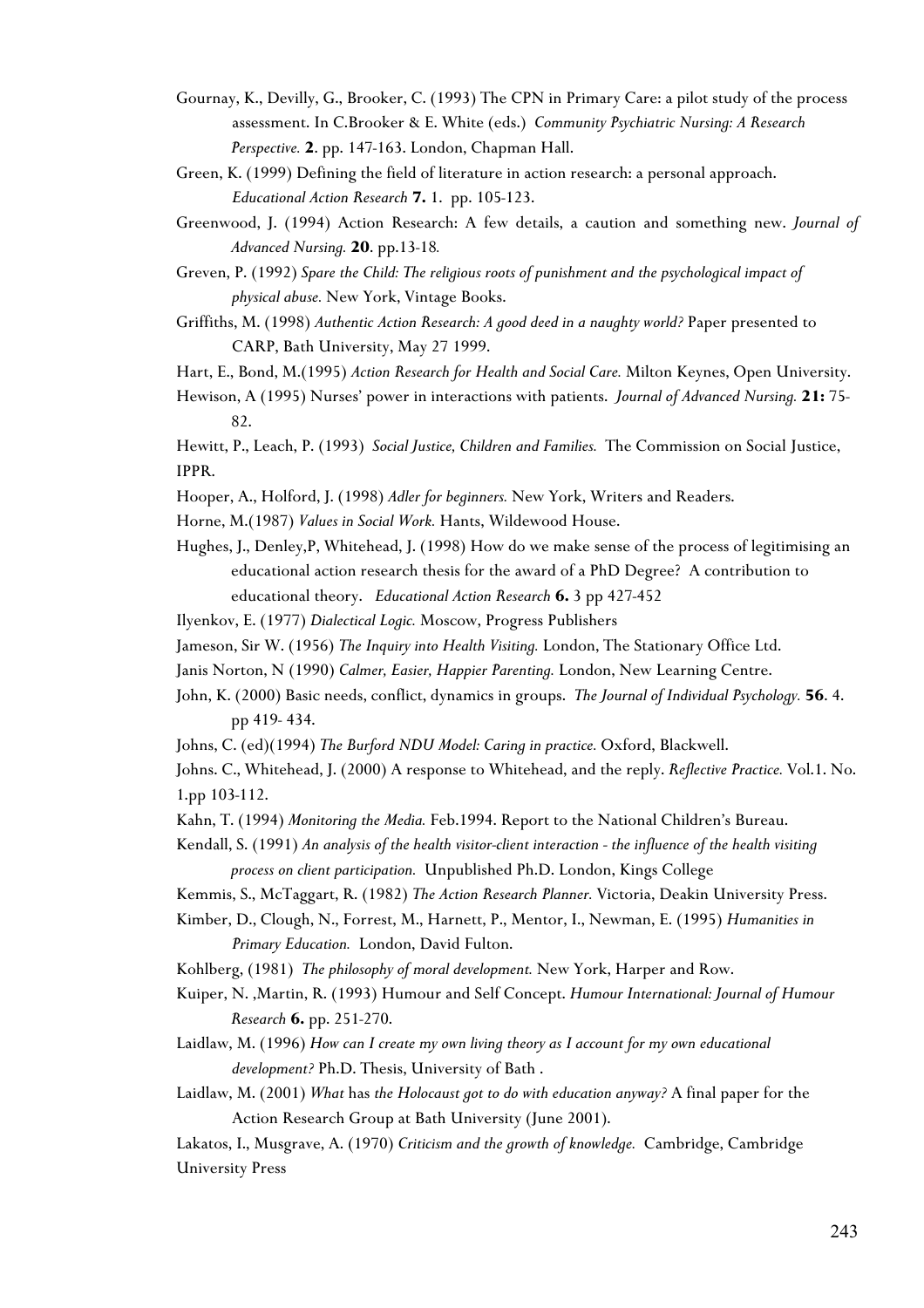- Lake, B. (1987) Adler. In R. Gregory (ed) *The Oxford Companion to the Mind.* Oxford University Press.
- Leach, P. (1993) Should parents hit their children? *Psychologist. 6.* 5. pp.216-20.
- Leach, P. (1994) *Children First: What we must do and are not doing for our children today*. London, Michael Joseph.
- Lew, A., Bettner, B. (1996) *A Parents Guide to Understanding and Motivating Children*. Raising Kids who Can Series. Media PA, Connexions Press.
- Lewin, K. (1948) *Resolving Social Conflicts.* Edited by Gertrud Weiss Lewin. USA, Harper and Row.
- Lewin, K. (1936) Principles of Topological Psychology*.* In *Resolving Social Conflicts* as above.
- Lewin,K. (1944) Constructs in Psychology and Psychological Ecology. In *Resolving Social Conflicts.*
- Leidloff, J. (1975) *The Continuum Concept..* London, Penguin.
- Lomax, P. (1994) Standards, Criteria and the Problematic of Action Research with an Award Bearing Course. *Educational Action Research* **2.** 1. pp. 113-126.
- Lomax, P., Parker, Z. (1995) Accounting for Ourselves: the problematic of representing action research. *Cambridge Journal of Education.* **25**, 3. pp. 301-314.
- Maccoby, E., Martin, J. (1983) Socialization in the context of the family: Parent-child interaction. In P. Mussen (ed.) *Handbook of Child Psychology.* Vol. 4*. Socialization, Personality, and Social Development.* New York, Wiley.
- Maccoby, E. (1992) The Role of Parents in the Socialization of Children: An Historical Overview. *Developmental Psychology,* **28***.* pp. 1006-1017.
- Maio, G., Olsen, J. (1998) Values as Truisms: Evidence and Implications. *Journal of Personality and Social Psychology.* **74.** 2. pp. 294-311.
- Maslow, A. (1954) *Motivation and personality.* New York, Harper and Row.
- Mead, M. (1973) 'Our open-ended future' In *The Next Billion Years.* Lecture Series at the University of California, Los Angeles.
- McIntyre, M., Cole, A. (2001) Conversations in relation: the research relationship in/as artful selfstudy. *Reflective Practice,***2**, 1. pp.5-25.
- McNiff, J. (1988) (2001 second edition) *Action Research: Principles and Practice.* London, Routledge.
- McNiff, J. (1993) *Teaching as Learning: An action research approach.* London, Routledge*.*
- McNiff, J., Lomax, P., Whitehead, J. (1996) *You and Your Action Research Project.* London, Routledge.
- McNiff, J. (2001) *Action Research: Principles and Practice*. Second edition London, Routledge.
- Mental Health Foundation (1999) *Bright Futures: Promoting children and young people's mental health.* London and Glasgow, Mental Health Foundation.
- Meyer, J., Batehup, L. (1997) Action Research in Health-Care Practice: Nature, present concerns and future possibilities. *Nursing Times Research.* **2.** 3. pp. 175-184*.*
- Meyer, J. (1992) New paradigm research in practice: the trials and tribulations of action research. *Journal of Advanced Nursing.* **18**. pp. 1066-1072.
- Mitchell,C., Webber, S. (1999) *Reinventing ourselves as teachers: Beyond nostalgia.* London, Falmer www.iirc.mcgill.ca.
- Murray, S. (1999) Experiences with "rapid appraisal" in primary care: involving the public in assessing health needs, orienting staff, and educating medical students. *BMJ* 318. pp. 440- 444 (13 February).
- Nash, M. (1997) Fertile Minds. *Time Magazine*. February 3, 1997, **149**, 5.
- National Children's Bureau (1998) Exclusion from School. *Highlight no.161*. London, NCB.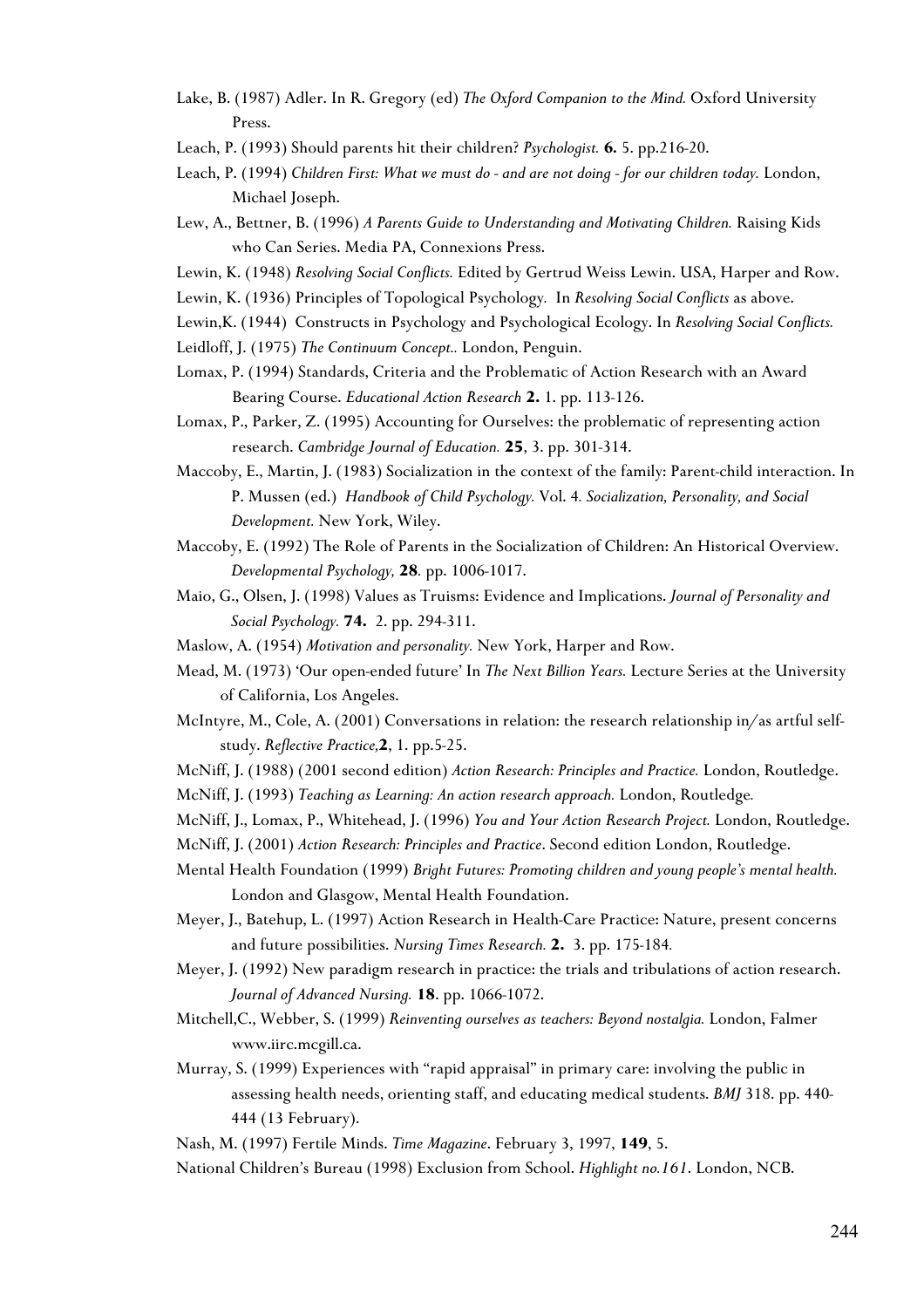- Neill, F (1969) *Everybody's Talking.* Lyric to film 'Midnight cowboy', sung by Nilsson. Original film score (1985), Hollywood, EMI.
- Newell, P. (1989) *Children Are People Too: The case against physical punishment.* London, Bedford Square Press.
- Newell, P. (1991) *The UN Convention and Children's Rights in the UK.* London, N CB.
- Newson, J., Newson, E. (1989) *The Extent of Physical Punishment in the UK.* London, APPROACH.
- Noffke, S. (1997) Professional, personal and political dimensions of action research. In M. Apple (ed.) *Review of research in education.* Vol. 22. Washington: AERA
- Oakley, A. (1981) Interviewing women: a contradiction in terms. In H. Roberts. *Doing feminist research.* London, Routledge.
- Osborne R. (1992)*Philosophy for Beginners.*New York, Writers and Readers Publishing
- Parent Network (1984-1986) *Parent Link booklets.* London, Parent Network.
- Parker, G., Tuping, H., Brown, L. (1979) A Parental Bonding Instrument. *British Journal of Medical Psychology.* **52** pp. 1-10.
- Pearson, P. (1988) *Client's Perceptions of health visiting in the context of their identified health needs.* Unpublished Ph.D. Newcastle upon Tyne Polytechnic.
- Pearson, P. (1991) Client's perceptions: The use of Case Studies in developing theory. *Journal of Advanced Nursing.* **16**. pp. 521-528.
- Perry, W. (1970) *Forms of intellectual and ethical development in the college years.* New York, Holt, Rinehart & Winston.
- Pound, R. (1989) *Help Your Child to Sleep.* Bath, Millstream Books.
- Pound, R. (1990) *Do Children Need Smacks? Help Children Behave Well.* Leaflet published by Bath Health Promotion.
- Pound, R. (1991a) Positively No Smacking. *Health Visitor.* **64**. 9. pp. 298-291. (1991b) Abridged version reprinted in Cook, James, Leach (1991) *Positively No Smacking.* London, EPOCH/HVA.
- Pound, R. (1993) Promoting positive parenting: New Horizons in the prevention of child abuse. In C. Cloke and J. Naish (eds). *Key Issues in Child Protection.* London, Longman/NSPCC/HVA.

Pound, R. (1994a) *Obstacles to Children's Rights: Roots to mothers' experiences and opinions.*  Unpublished BA Research Project. May 1994.

- Pound, R. (1994b) Children's Rights: a Health of the Nation Target. *Health Visitor.* **64**. 6. pp.192-194
- Pound, R. (1995a) *Parents and the Child's Point of View.* Unpublished paper reviewing literature.
- Pound, R. (1995b) A health visitor's experience of the Cornmarket. In J. Burcombe (ed.) *Cornmarket.* Bath Social Services
- Pound, R. (1996a) No Smacking. *The Parenting Forum Newsletter.* Spring 1996, Issue **3.**
- Pound, R. (1996b) *How do I improve my health visiting practice in supporting parenting, especially the developing relationships between parents and children? The development and evaluation of an action research model appropriate to health visiting and other related fields.* M.Phil. Research Proposal, UWE.
- Pound, R. (1997)*How can we understand the knowledge we use in health visiting?* Unpublished paper produced for the HVRG.
- Pound, R. (1998) *The development and evaluation of my action research model appropriate to health visiting and other related fields.* Unpublished Transfer Paper from M.Phil. to Ph.D.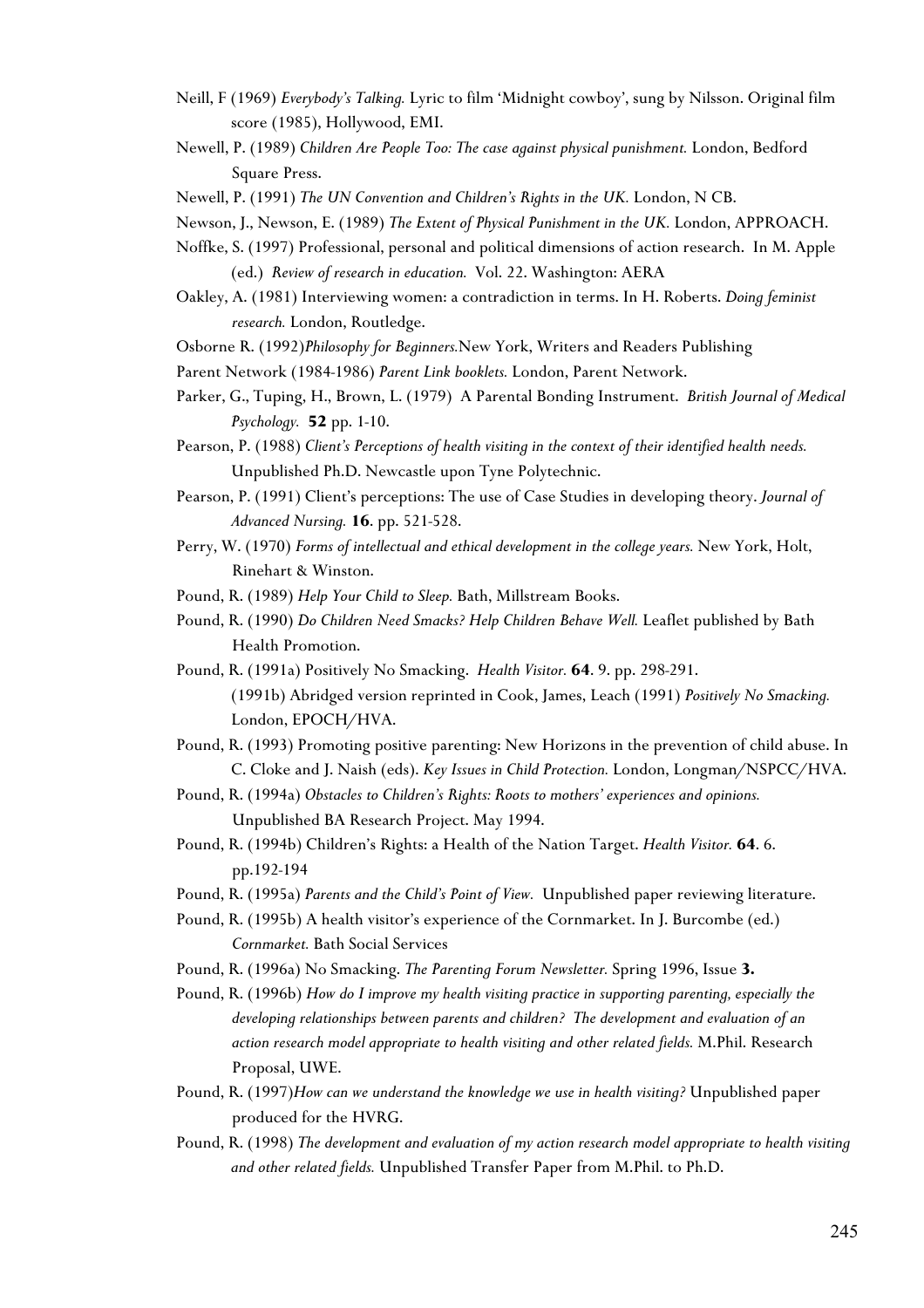- Pound. R (1999) *Grosvenor Surgery Rapid Appraisal Questionnaire August 1999*. Unpublished summary for the Primary Care Team.
- Pound, R. (2000) 'Every time the phone rings the twins climb on the table. Help.' The significance of personal history in the values and agendas of health visitors. *Educational Action Research,* **8**. 2. pp. 361-376.

(2001) Reprinted by *Adlerian Society (of the United Kingdom) and the Institute for Individual Psychology Year Book 2001.* pp. 165-187.

- Pound, R., Dams, M., Gammon, K., Martindale, J., Page, C., Stapleton, J. (2001a) Practice and Knowledge: An action research approach. *Community Practitioner.* **74**. 3. pp. 104-106.
- Pound, R., Dams, M., Gammon, K., Martindale, J., Page, C., Stapleton, J. (2001b) Practice and Knowledge: An action research approach. *Community Practitioner.* **74**. 2. pp. 54-56.
- Powers, R., Griffith, J. (1987) *Understanding Lifestyle: The Psycho-clarity process.* Chicago, The Americas Institute of Adlerian Studies.

Pring, R. (2000) *Philosophy of Educational Research.* London, Continuum.

- Pringle, M. (1980 second edition) *The needs of children.* London, Hutchinson & Co.
- Prosser, J. (1998) The status of image-based research. In J. Prosser (ed) *Image-based research: a source book for qualitative researchers.* London, Falmer.
- Rädda Barnen (1992) *Ending Physical Punishment of European Children: Final report of two-day seminar March 1992, London.* London, Rädda Barnen/EPOCH Worldwide.
- Richards, M., Light, P. (1986) *Children of social worlds.* Cambridge, Polity Press.
- Rickford, F. (2001) First Steps. *Newsletter of the Association for Infant Mental Health (UK)* April 2001.**2** Issue 3. pp. 10-11.
- Ritchie, R. (1993) *An evaluation of a practitioner's approach to the initial and inservice education of teachers in primary science based upon a constructivist view of learning.* Unpublished Ph.D, Bath.
- Ritchie, R. (1997) *Primary Design and Technology. A process for learning.* London, Fulton:Publishers.
- Rogers, C. (1961) *On Becoming a Person: A Therapists View of Psychotherapy.* Boston, Houghton Mifflin.

Rowland, S. (1993) *The Enquiring Tutor: Exploring the process of professional learning.* London, Falmer.

Schröck, R. (1982) Is health visiting a profession? *Health Visitor* **55.** 3. pp104-107.

- Schön, D. (1983) *The Reflective Practitioner.* New York, Basic Books.
- Schön, D. (1995) The New Scholarship Requires A New Epistemology. *Change.* Nov/Dec 1995.
- Seedhouse, D., Lovett, L. (1992) *Practical Medical Ethics..* Chichester, Wiley.
- Skinner, B. (1981) Selection by consequences. *Science. 213* pp 501-504.
- Smith, Carole. (1997) Children's Rights: Have Carers abandoned Values? *Children &Society.***11**pp3-5
- Smith, Celia. (1996) *Developing Parenting Programmes.* London, National Children's Bureau.
- Smith, M., Bee, P., Heverin, A., Nobes. (1995) Parental control within the family: The nature and extent of parental violence to children. *Child protection: messages from research.* London, The Stationary Office Ltd.
- Stanley, L., Wise, S. (1983) *Breaking Out: Feminist consciousness and feminist research.* London, Routledge.
- Stenhouse, L. (1975) The Teacher as Researcher. In L. Stenhouse (ed.) *An Introduction to Curriculum Research and Development.* London, Heinemann, pp. 145-165.
- Strauss, A., Corbin, J. (1990) *Basics of Qualitative Research: Grounded theory procedures and techniques.* Newbury Park, SAGE.
- Strauss, M. (1994) *Beating The Devil Out of Them: Corporal Punishment in American Families.* San Francisco, Lexington.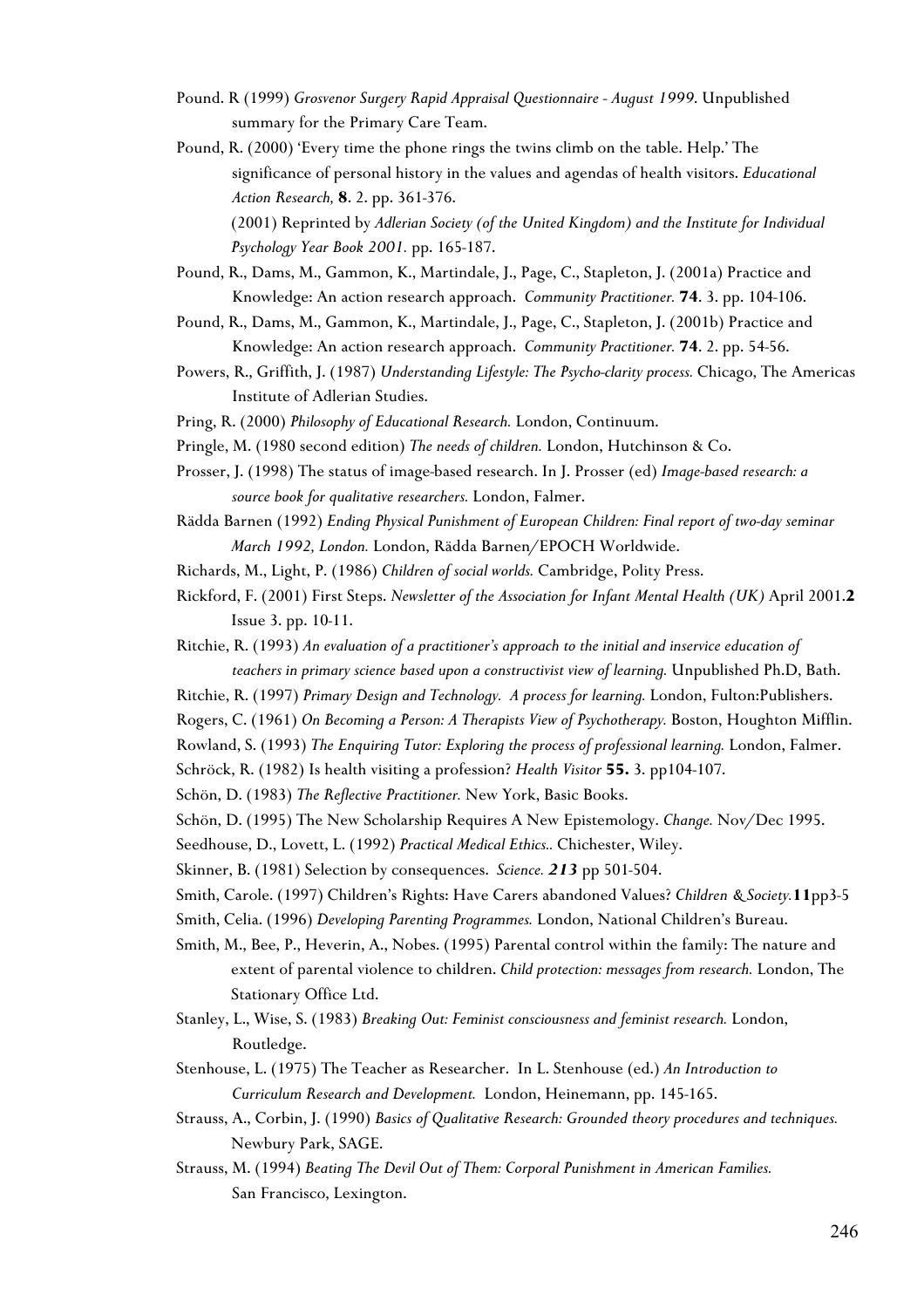- Titchen, A. (2000) *Professional Craft Knowledge in Patient-Centred Nursing and the Facilitation of its Development.* D.Phil. Thesis (1999), Linacre College. Oxford, Ashdale.
- Traylen, H. (1994) Confronting Hidden Agendas: Co-operative inquiry with health visitors. In P. Reason (ed.) *Participation in Human Inquiry.* London, Sage.
- Twinn, S., Cowley, S. (1992) *The Principles of Health Visiting: A re-examination.* London, HVA/UKCC.
- Twinn, S. (1989) *Change and Conflict in Health Visiting Practice: dilemmas in assessing the professional competence of student health visitors.* Unpublished Ph.D. Thesis. Institute of London,
- Twinn, S. (1991) Conflicting paradigms of health visiting: a continuing debate for professional practice. *Journal of Advanced Nursing.* **16**. pp. 966-973.
- Twinn, S. (1993) Principles in practice: a reaffirmation. *Health visitor.* **66**. 9. pp 319-321.
- United Kingdom Central Council (1992) *Code of Professional Conduct.* London, UKCC.
- United Kingdom Central Council (1993) *Standards for Record Keeping* London, UKCC.
- UNICEF (1995) *The Convention on the Rights of the Child. Adopted* United Nations General Assembly1989. Ratified by United Kingdom 1991. London, UK Committee forUNICEF.
- Van Manen, M. (1999) The Practice of Practice. In M. Lange., J. Olson., H. Hansen., W. Bünder (eds.) *Changing Schools/Changing Practices: Perspectives on Educational Reform and Teacher Professionalism.* Luvain, Belgium, Garant.
- Wadsworth, Y. (1997) *Everyday evaluation on the run.* London, Unwin and Allen.
- Walker, R., Lewis, L. (1998) Media convergence and social research: The Hathaway Project. In J. Prosser (ed) *Image-based research: a source book for qualitative researchers.* London, Falmer.
- Waters, J. (1993) 'Protecting' children or 'preventing' child abuse: a consensus or conflict? In C. Cloke and J. Naish (eds.) *Key Issues in Child Protection.* London, Longmann/NSPCC/HVA.
- Weatherley, D. (1988) A survey of client's views in one health visitor case load. *Health visitor.* **61**. 5. pp. 137-138.
- Webb, C. (1989) Action Research: philosophy, methods and personal experiences. *Journal of Advanced Nursing.* **14.** pp. 403-410.
- Whitehead, J. (1989) Creating a living educational theory from questions of the kind, 'How do I improve my practice?' *Cambridge Journal of Education* **19.** 1. pp. 137-153
- Whitehead, J. (1998) Developing research-based professionalism through living educational theories. Keynote to the conference 'Action Research and the Politics of Educational Knowledge', Trinity College, Dublin, November. Reprinted in J. McNiff, G. McNamara and D. Leonard (eds) (2000) *Action Research in Ireland.* Dorset, September Books.
- Whitehead, J. (1993) *The Growth of Educational Knowledge: Creating your own living educational theories.*Bournemouth, Hyde.
- Whitehead, J. (2000a) How do I improve my practice? Creating and legitimating an epistemology of practice. *Reflective Practice,* **1.** 1. pp. 91-104. [www.actionresearch.net](http://www.actionresearch.net/)
- Whitehead, J. (2000a) Ways of knowing our educative influences on our students' learning. How valid are multi-media presentations and our associated explanations? [www.actionresearch.net](http://www.actionresearch.net/)
- Whitehead, J. (2000b) Ways of knowing our educative influences on our students learning. How valid are multi-media presentations and our associated explanations? www.bath.ac.uk/edsajw/writing.shtml
- Whitehead, J. (2002) *Validity and value in a self-study of educative influence*. Paper presented to AERA, New Orleans, April 2002. [www.actionresearch.net](http://www.actionresearch.net/)